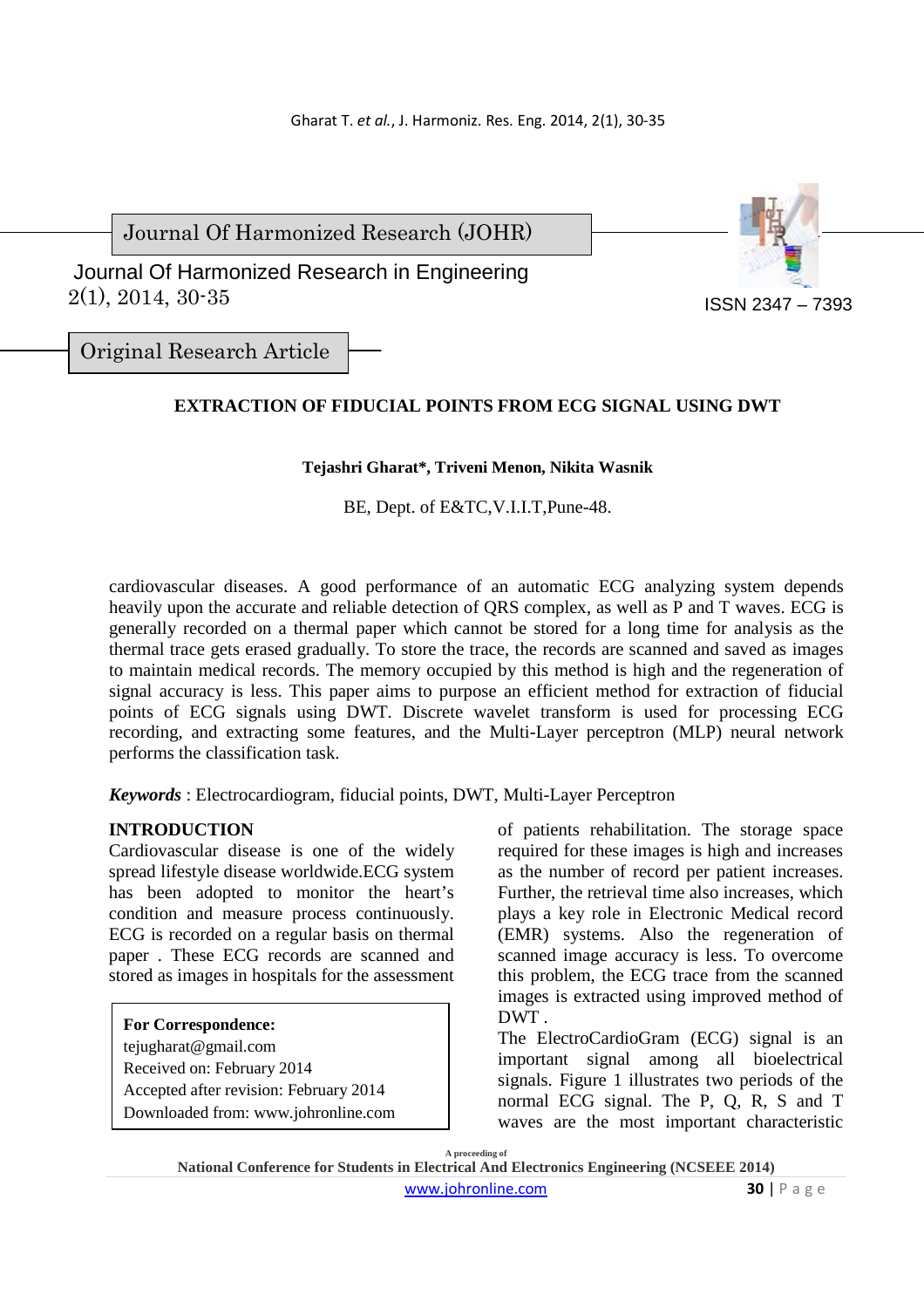features of the ECG. The peaked area in the ECG beat, commonly called QRS complex, together with its neighbouring P wave and T wave, is the portion of the signal through to contain most of the diagnostically important information. Other important information includes the elevation of the ST segment and heartbeat rate, the RR or PP.



Figure 1. Two periods of the normal ECG signal [5].

The shape of ECG conveys very important hidden information in its structure. The amplitude and duration of each wave in ECG signals are often used for the manual analysis. Thus, the volume of the data being enormous and the manual analysis is tedious and very time-consuming task.

Naturally, the possibility of the analyst missing vital information is high. Therefore, medical diagnostics can be performed using computer based analysis and classification techniques. This paper aims to develop a simple, robust and improved technique that would derive digital time series ECG waveform from the scanned ECG image and extract the clinical information like amplitude and time interval of ECG parameters.

## **Materials and Methods DISCRETE WAVELET TRANSFORM**

The wavelet transform was presented at the beginning of the 1980s by Morlet, who used it to evaluate seismic data. Wavelets provide an alternative to classical Fourier algorithms for one and multi-dimensional data analysis and synthesis, and have numerous applications such as in mathematics, physics, and digital image processing. The wavelet transform can be applied in both continuous time signal and discrete-time signal. This technique is based on the use of wavelets as the basis functions for representing other functions. These basis functions have a finite support in time and frequency domain. Multi resolution analysis is achieved by using the mother wavelet, and a family of wavelets generated by translations and dilations of it. In one dimensional DWT, at each decomposition level, the HPF associated with scaling function produces detail information which is related to high-frequency components, while the LPF associated with scaling function produces coarse approximations, which are related to low frequency components of the signal. The approximation part can be iteratively decomposed. This process for two-level decomposition is depicted in Figure 2. A signal is broken down into many lower resolution components. This operation is called the wavelet decomposition tree [24].

**A proceeding of National Conference for Students in Electrical And Electronics Engineering (NCSEEE 2014)** 

www.johronline.com **31** | P a g e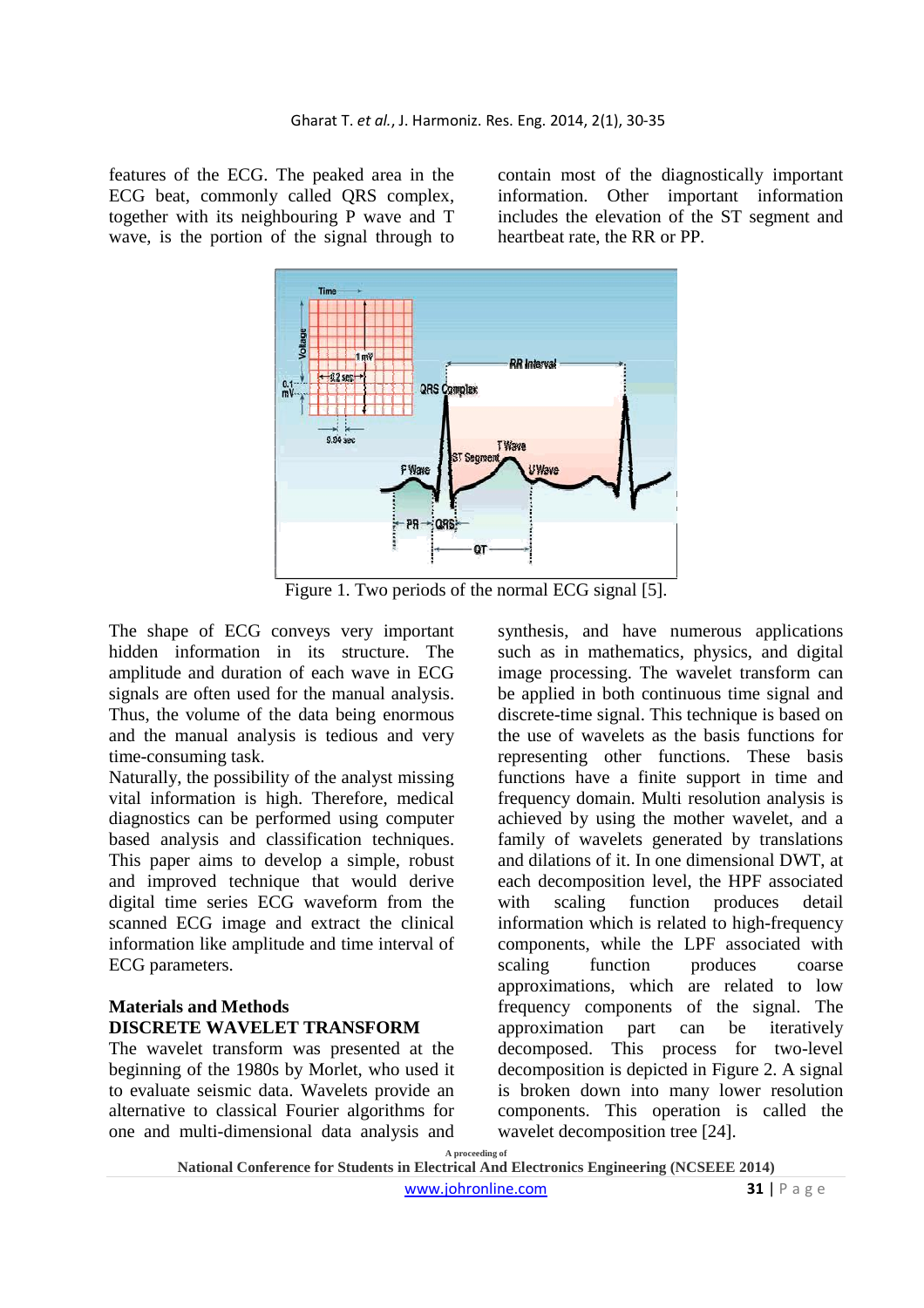

Figure 2. Sub-band decomposition of discrete wavelet transform implementation,

The wavelet transform is reversible. The reconstruction is the reverse process of decomposition. The approximation and detail wavelet coefficients at every level are up sampled by two, passed through the LPF and HPF and then added. This process is continued through the same number of levels as in the decomposition process to obtain the original signal. Figure 3 depicts this process.



Figure 3. Wavelet reconstruction process.

Various wavelet families are defined in the literature. Daubechies wavelets are the most popular wavelets. The Daubechies wavelets are used in different applications. The wavelets filters are selected based on their ability to analyze the signal and their shape in an application. Figure 4 shows nine members of the Daubechies family.



Figure 4. Nine members of the Daubechies family.

#### **ARTIFICIAL NEURAL NETWORKS**

The Artificial Neural Networks (ANN) are the tools, which can be used to model human cognition or neural biology using mathematical operations. An ANN is a processing element. It has certain performance characteristics in common with biological neural networks. A neural network is characterized by 1) its pattern of connections between the neurons (called its architecture), 2) its algorithm of determining the weights on the connections (called its training, or learning algorithm), and .

3) its activation function [26]. The MultiLayer Perceptron (MLP) is the most common neural network. This type of neural network is known as a supervised network because it requires a desired output in order to learn. The purpose of the MLP is to develop a model that correctly maps the input data to the output using historical data so that the model can then be used to produce the output result when the desired output is unknown. A graphical representation of an MLP is shown in figure 5

**A proceeding of National Conference for Students in Electrical And Electronics Engineering (NCSEEE 2014)**  www.johronline.com **32** | P a g e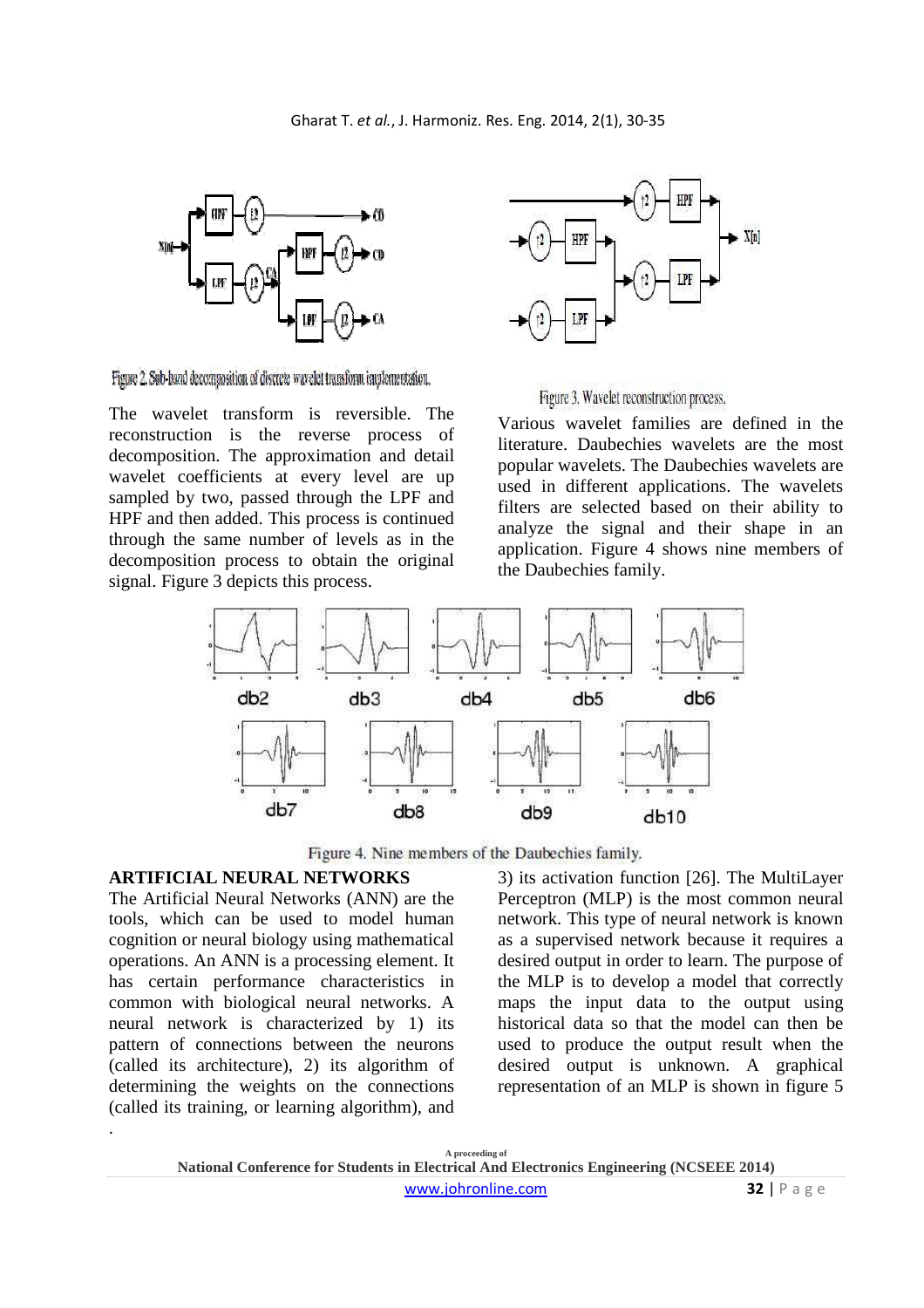



In the first step, the MLP is used to learn the behaviour of the input data using backpropagation algorithm. This step is called the training phase. In the second step, the trained MLP is used to test using unknown input data. The back-propagation algorithm compares the result that is obtained in this step with the result that was expected. This kind of classification is called supervised classification. The MLP computes the error signal using the obtained output and desired output. The computed signal error is then fed back to the neural network and used to adjust the weights such that with each iteration the error decreases and the neural model gets closer and closer to produce the desired output.[5]

#### **PROPOSED CLASSIFICATION SYSTEM**

Figure 7 shows the block diagram of the proposed system. The system is based on wavelet transform and neural networks. The proposed system consists of two phases: the feature extraction phase and the classification phase. In the first phase, moving average filter is employed to eliminate the baseline noise from the ECG signals. Then the DWT is applied on filtered signal and some features from the wavelet coefficients are extracted. In the second phase, the extracted features are







#### **FEATURE EXTRACTION** *PHASE*

The first phase consists of two stages: preprocessing stage and processing stage. The preprocessing stage improves the classification accuracy of any algorithm; because, it gives us more accurate features.The obtained ECG from body electrodes has the baseline noise. Baseline wander, which may appear due to a number of factors arising from biological or

**A proceeding of** 

**National Conference for Students in Electrical And Electronics Engineering (NCSEEE 2014)**  www.johronline.com **33** | P a g e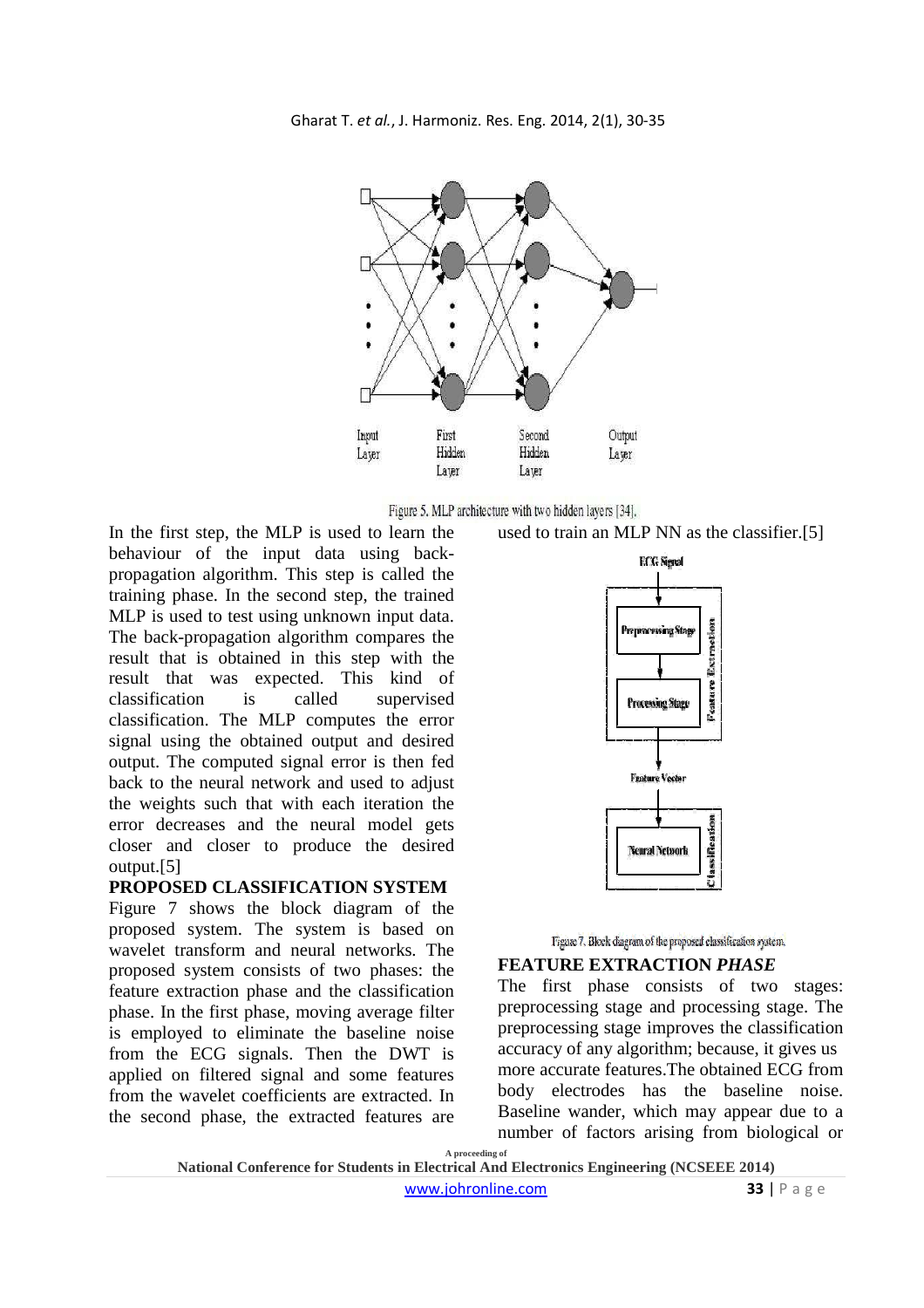instrument sources such as electrode skin resistance, respiration, and amplifiers thermal drift. It is a low-frequency noise. In preprocessing stage, the ECG signal is filtered using the moving average filter to eliminate the baseline wander. Figure 8 depicts an original ECG signal along with its noise, which has the offset of 0.5. Figure 9 depicts the baseline eliminated ECG signal, which has the offset of  $\Omega$ .



Figure 8. Original ECG signal with baseline noise which has the offset of 0.5.



Figure 9. Baseline eliminated ECG signal which has the offset of 0

In the processing stage, the ECG features are extracted using selecting 2 Sec of an ECG records. For feature extraction stage, we used DWT. As already mentioned there are many wavelet filters to apply on a signal. We have selected the Daubechies wavelet of order 6 (db6). This is because the Daubechies wavelet family is similar in shape to QRS complexes and their energy spectra are concentrated around low frequencies. The number of decomposition levels was set to 4. In other words, the ECG signals have been decomposed into the details D1-D4.

## **MORPHOLOGICAL FEATURE EXTRACTION**

#### *A. R-peak*

One very peculiar feature that distinguishes the Fusion type from other types i.e. Normal and PVC types is the amplitude of the R-peak. Figure 3 depicts the R-peak distribution for the three classes. The R-peak is computed the difference between the mean level of the ECG sample and Rpeak.We observe that the three classes of heart beats are more or less distinctly separated.

*B. QRS area* Another important observation is that the QRS area for the three classes.

### **Results and Discussion**

The ECG data is acquired from MITBIH arythmia database as it is considered as benchmark database .Each record is a continuous waveform. Hence it is necessary to extract only a single heartbeat.For this , first the R peak is detected and 90 samples on both sides of the peak are chosen.The MIT-BIH Arrhythmia Database contains 48 half-hour excerpts of two-channel ambulatory ECG recordings, obtained from 47 subjects studied by the BIH Arrhythmia Laboratory between 1975 and 1979.The recordings were digitized at 360 samples per second per channel with 11 bit resolution over a 10 mV range. In this paper, a neural network based system for automatic ECG arrhythmias classification was proposed.

#### **Acknowledgement**

We are very thankful to our project guide Mrs.Archana Ratnaparkhi*,* who helped us to develop this idea and kept us on track throughout the project by providing constant

**A proceeding of**